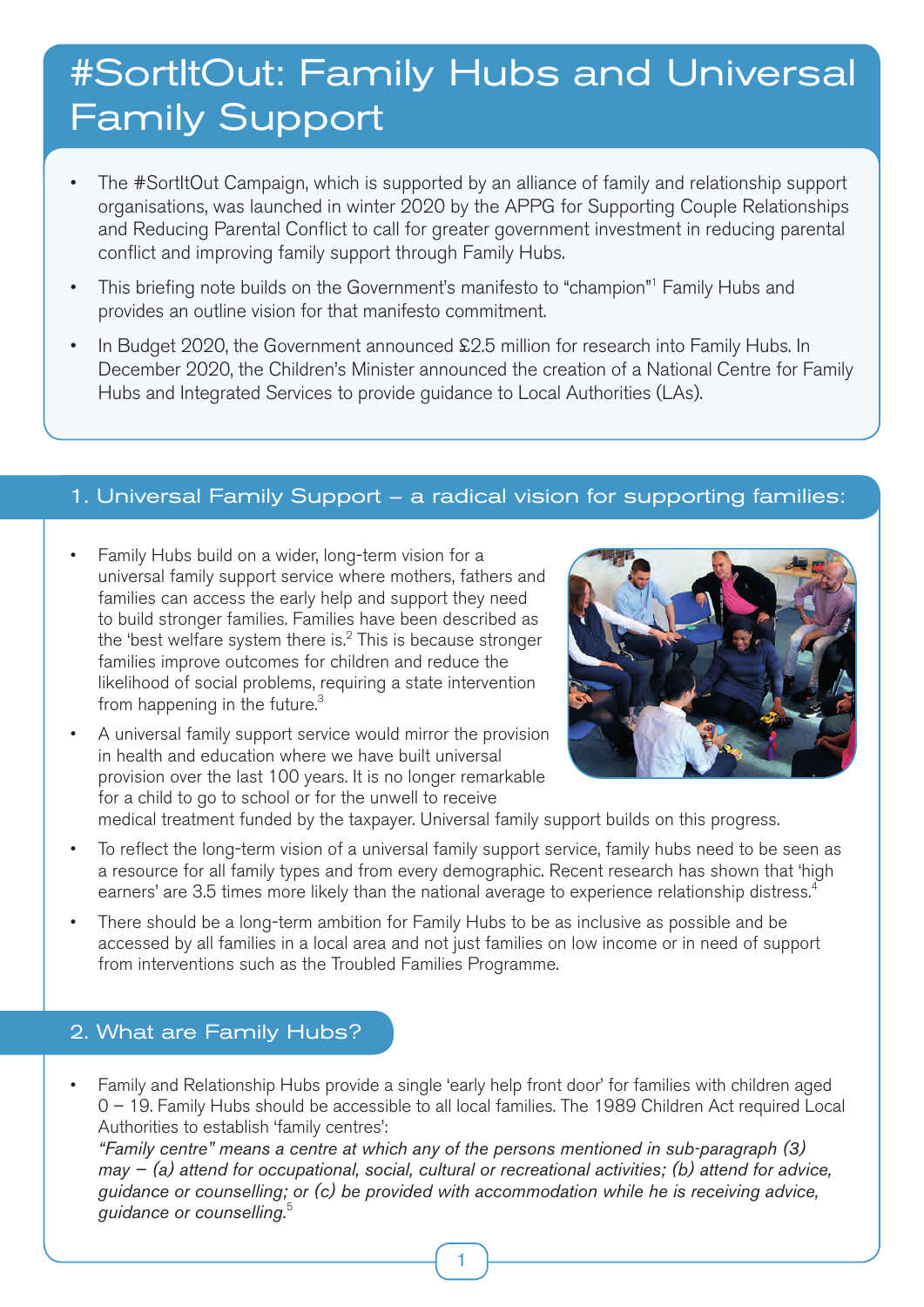• In 2014, the Centre for Social Justice (CSJ) outlined the purpose of a Family Hub in their 'Fully Committed' report:<sup>6</sup>

 *"The purpose of Family Hubs is to co-locate and coordinate all family services available within a community and provide a visible and welcoming access point for any parent (mothers and fathers) to appropriate support, services and information about family-related matters."*

- There are an estimated 150 'family hubs' across the UK.<sup>7</sup> There are no agreed outcome standards for these hubs which makes defining a 'family hub' difficult.
- The new National Centre for Family Hubs and Integrated Services should establish an agreed national framework for the provision of services within family hubs (see section on 'Principles' below). This should not prevent family hubs from responding to local needs and reflecting the communities they serve through local design of provision based on a nationally agreed framework of standards.
- 'Early Years' and 'Early Help' Family Hubs are not restricted to early years support for new mothers and fathers. Successful hubs should provide 'early help' for families of all ages and types alongside early years provision for children in the first 1,000 days.
- Family Hubs are often referred to as 'Early Help' front doors. This highlights the important role they play in preventing families' difficulties becoming entrenched and possibly escalating to the point where they require the involvement of statutory social services.
- Family Hubs seek to offer a spectrum of support for children from birth to adolescence and for couples, from creating a family to support when relationships break down – and when mothers and fathers are parenting across households.

#### Principles underpinning Family Hubs

The Family Hubs Network has set out nine principles which should characterise Family Hubs and the systems they are part of. The #SortItOut campaign endorses these principles and would like to see the Department for Education formally adopt them. The principles are:

- 1. An understanding of the importance of Early Help and prevention.
- 2. Families with children aged 0-19 (and up to 25 for SEND) have somewhere they know they can go if they need information, advice or guidance for family, relationship and other issues.
- 3. Superb provision for children's early years (0-5) so their families get whatever help they need to give them the best start in life and ensure they are school-ready.
- 4. Integrated health and public health priorities, such as health visiting and maternity, with social services and Troubled Families programmes.
- 5. A central access point to services and support, connected to all other delivery sites in the area.
- 6. A relational culture embodied by everyone who works in the Hub.
- 7. A whole-family approach which focuses on disadvantaged and vulnerable children.
- 8. Parents can access relationship support when there is conflict, to support and rebuild an existing relationship or during and after separation.
- 9. The voluntary sector and wider community make an extensive and vital contribution.'

As part of point 2, we would expect Family Hubs to provide: support and advice with money worries, where financial problems are a leading cause of separation.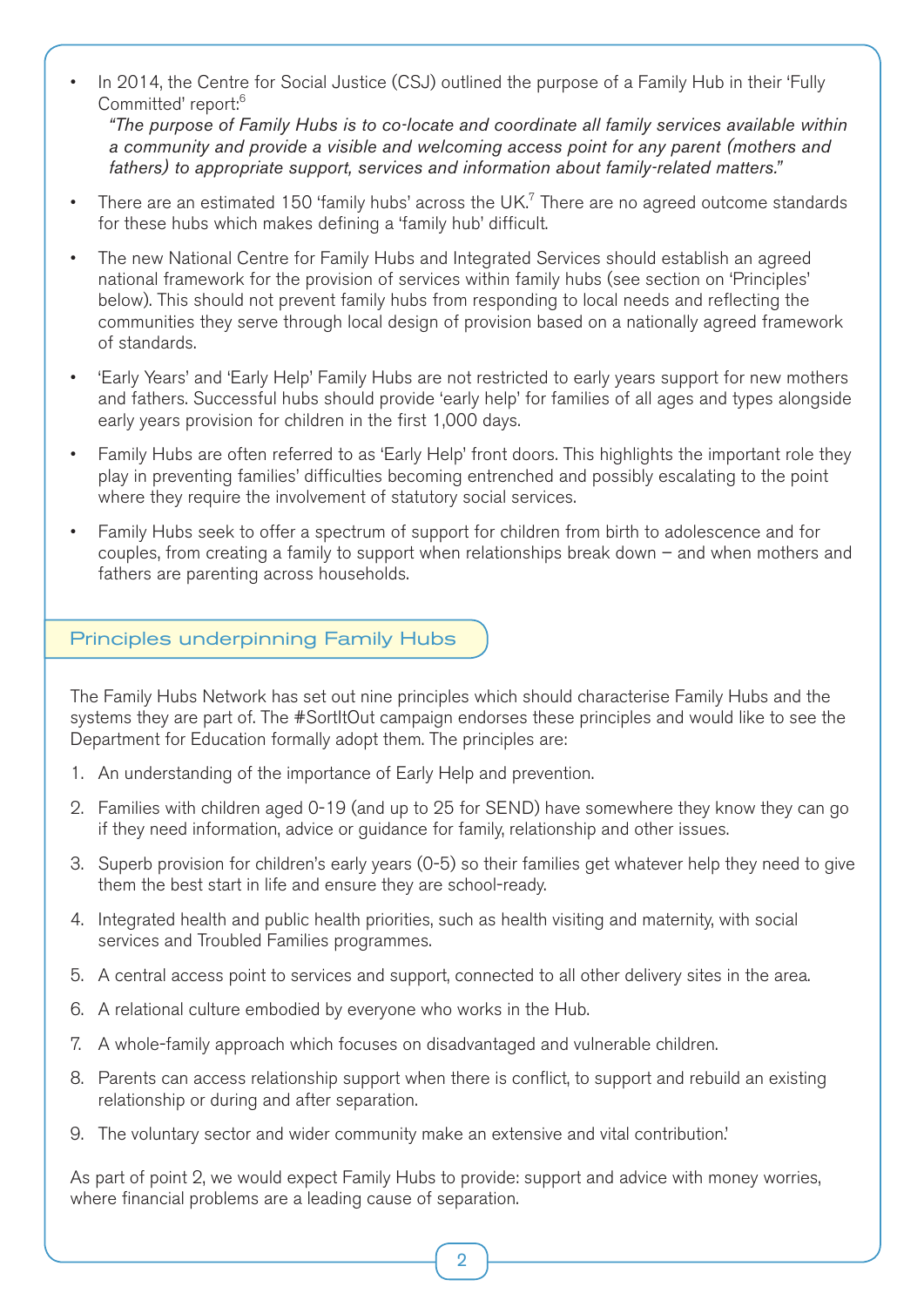#### Co-location:

- Family Hubs should not be rebranded Children's Centres. They extend the remit of Children's Centres to focus on families, not just children, throughout childhood into adolescence.
- Hubs and Spokes: Family Hubs use a 'hub and spokes' model:

Hub: Hubs are the 'go to' place for any mother or father to access services or information about all family-related matters including birth registration, antenatal and postnatal services, information on childcare, employment and debt advice, substance misuse services, relationship and parenting support, local activities for families, and support for family separating.

**Spokes:** Spokes provided by volunteers through the local voluntary and community sector (VCS), faith and parent groups can reach families in communities that do not tend to come through the doors of mainstream Children's Centres.

• Family Hubs could be integrated within GP and primary health services. Relationship Matters research identified that 43% of people discuss relationship issues with their  $GP^8$ 

#### Separation and post separation support:

- In 2017/18, there were approximately 2.4 million separated families in Great Britain including 3.5 million children.<sup>9</sup> It is estimated that about 40% of all separating parents bring issues about their children's care to the Family Court for determination.<sup>10</sup>
- The Australian Family Relationship Centres provide support and guidance to couples on separation. There should be an ambition for Family Hubs to provide a high-quality level of support for couples seeking to separate that reduces the need for legal interventions.
- Hubs should provide good quality 'triage' for couples facing difficulties and seeking to separate. A recent report from the Family Solutions Group, established by President of the Family Division, Sir Andrew McFarlane, provided a detailed outline of what good quality 'triage' services would look like.11 This report set out how Family Hubs could be used as a local source of information and to signpost appropriately to reliable providers of services in the area for separating and separated families.
- Providing good separation and post separation support should be a long-term ambition for a successful Family Hubs model. This should recognise the particular needs of families going through this process and the support they will require to 'separate well' and to maintain positive co-parenting relationships in the years that follow. The work of the Family Solutions Group has provided a significant amount of evidence on 'what good looks like' and the needs of separating and separated families. Managing separation and post-separation parenting well would help the government to improve the number of separated families with informal child support arrangements in place.

In addition to the benefits that the provision of such services can bring to children as a result of reducing the acrimony between separated parents, these relationship support services have the potential to facilitate and increase child maintenance payments - since refusal or reluctance to provide child maintenance is very often a relational problem as much as a financial one.

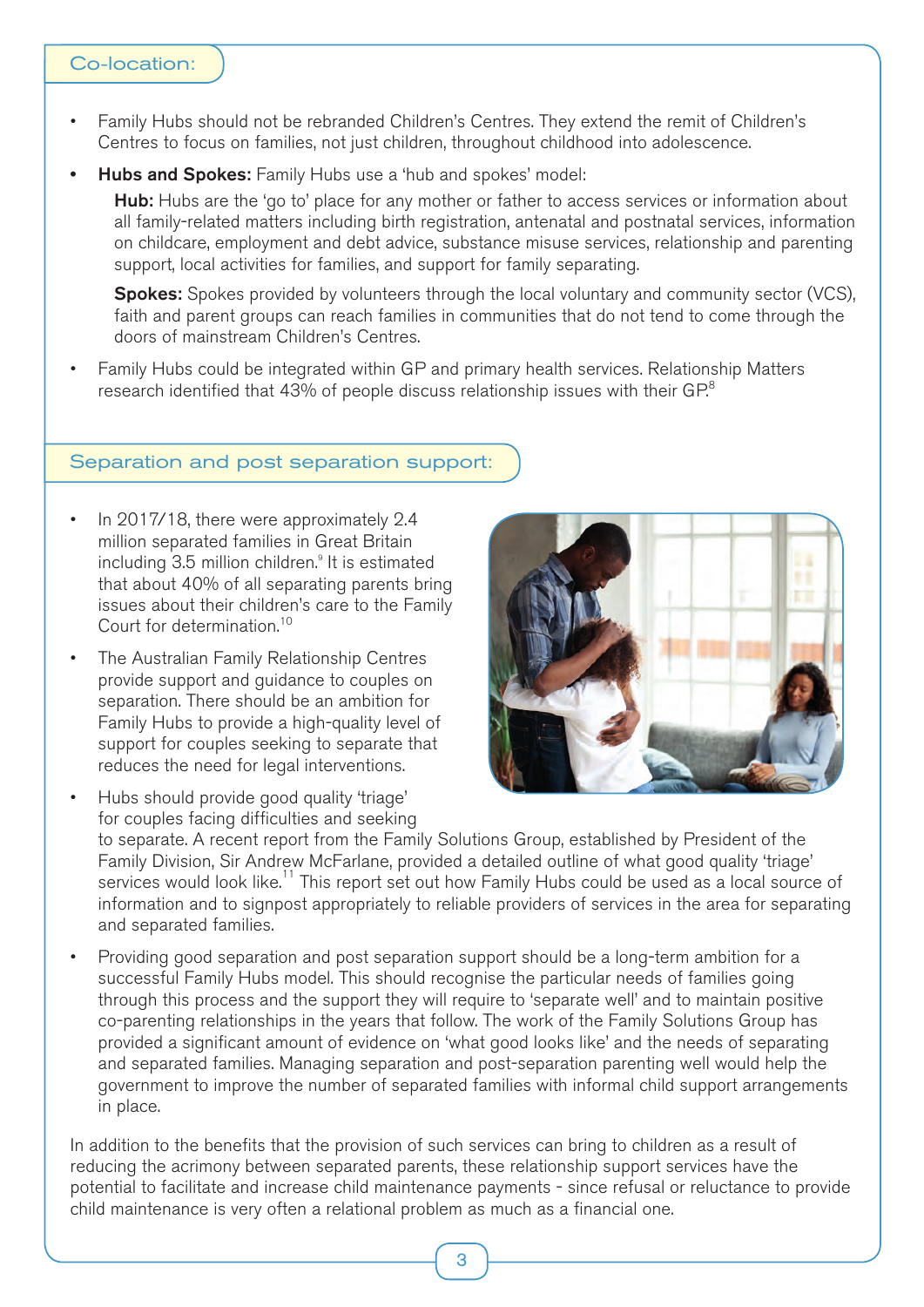# 3. A National Online Family Hub:

- In 2017 The Manifesto for Strengthening Families, a grouping of MPs and peers supporting new family policies, also recommended the development of a virtual Family Hub "offering online support and guidance that mirrors the depth of quality of NHS.gov and links families to local provision". A digital Family Hub could also assist schools with supporting children with mental health concerns.
- This online offering could use 'geo-location' technology, often used within apps, to link families to local support to ensure that the online connects directly to physical support.
- There is an increasingly active market in online relationships and family support and an online Family Hub could provide quality assured gateway to this support for families. As professionals increasingly move to virtual meetings, the provision of one-to-one meetings could be facilitated through an online Family Hub to increase the reach of professionals offering family support.
- The national online Family Hub will help normalise families accessing emotional support and extend the Family Hub's reach beyond the physical building. It will enable families to still access support and be involved in the Family Hub even when it is going well.

## 4. Reducing Parental Conflict Programme:

- Research commissioned by the DWP suggests that family conflict and separation may have a direct impact on childhood outcomes in both educational attainment and future employment.
- The DWP launched the Reducing Parental Conflict (RPC) programme in 2017 with up to £39 million over four years to fund projects delivered by local authorities. Of the 148 top tier local authorities in England, 145 have accessed strategic leadership grants to assess their ability to deliver RPC programmes and embed the work within existing services.<sup>12</sup>
- *• The #SortItOut campaign welcomes continued funding of the RPC programme and wants to see an expanded programme delivered alongside the roll out of Family Hubs.*

## 5. What we are calling for:

## Launch a Family Support Transformation Fund:

- The Chancellor should establish a Family Support Transformation Fund. This fund would provide a resource for top tier LAs to implement a Family Hubs model across their area.
- LAs would use money from the fund to develop an implementation plan to either develop a localised Family Hub network or extend existing provisions of Family Hubs. The Family Hubs will be commissioned by LAs but will be run independently.
- The Family Support Transformation Fund would build on the announcements made in last year's Spring Budget and provide the resources for a nationwide roll-out of Family Hubs delivered nationally. The Fund would work alongside the National Centre for Family Hubs and Integrated Services, with evaluation carried out using research funds announced in Budget 2020.
- The ambition of the fund should be to see every LA in England move towards delivery of Family Hubs, with a plan to ensure every family has or will have access to a Family Hub by the close of the fund.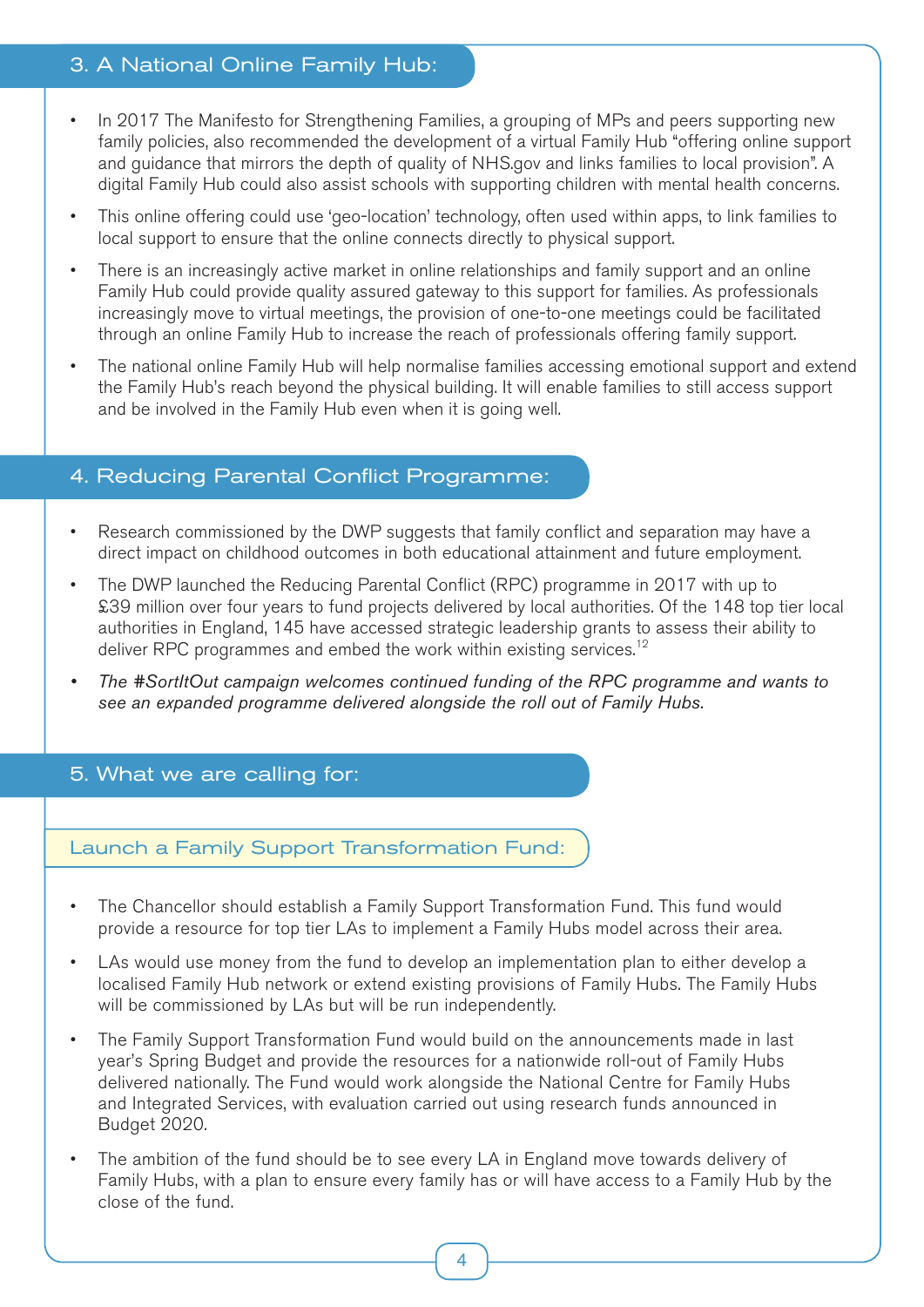#### *The fund would include:*

- Money for staffing resource to enable nominated LA officials to step back and do the authority-wide 're-engineering'
- The development of missing services, particularly relationship support and post-separation support, as these are still not found in many Hubs
- Working alongside the National Centre for Family Hubs and Integrated Services to understand 'what works' and embed good practice within their Family Hubs offering.
- Capital funding to re-purpose existing infrastructure, such as Children's Centres, so it is appropriate for parents with older children and teenagers themselves.
- This money can be found through the declining uptake of the Married Couples Allowance (MCA) and would incur no new expenditure or loss of benefits to existing claimants.
- Due to the age-limited nature of  $MCA^{13}$ , government expenditure on this tax relief is declining rapidly and is likely to disappear altogether within the next decade. Using the cost of the reliefs from the last five years, we have projected the likely costs over the next three years and calculated the amount saved as these costs decrease.



## *Married Couple's Allowance cost to HM Treasury:*

• Money for the proposed fund could be found by maintaining expenditure on the MCA at 2019/20 levels (estimated at £127.18 million) for a three-year cycle of funding, re-allocating the difference between this level and the amount claimed over this period. The above chart projects a decreasing drawdown on the budget for the MCA over a three-year period. Based on this calculation, it is anticipated that this fund would provide £15.4 million in Year 1, £59.8 million in Year 2, and £160.3 million in Year 3.